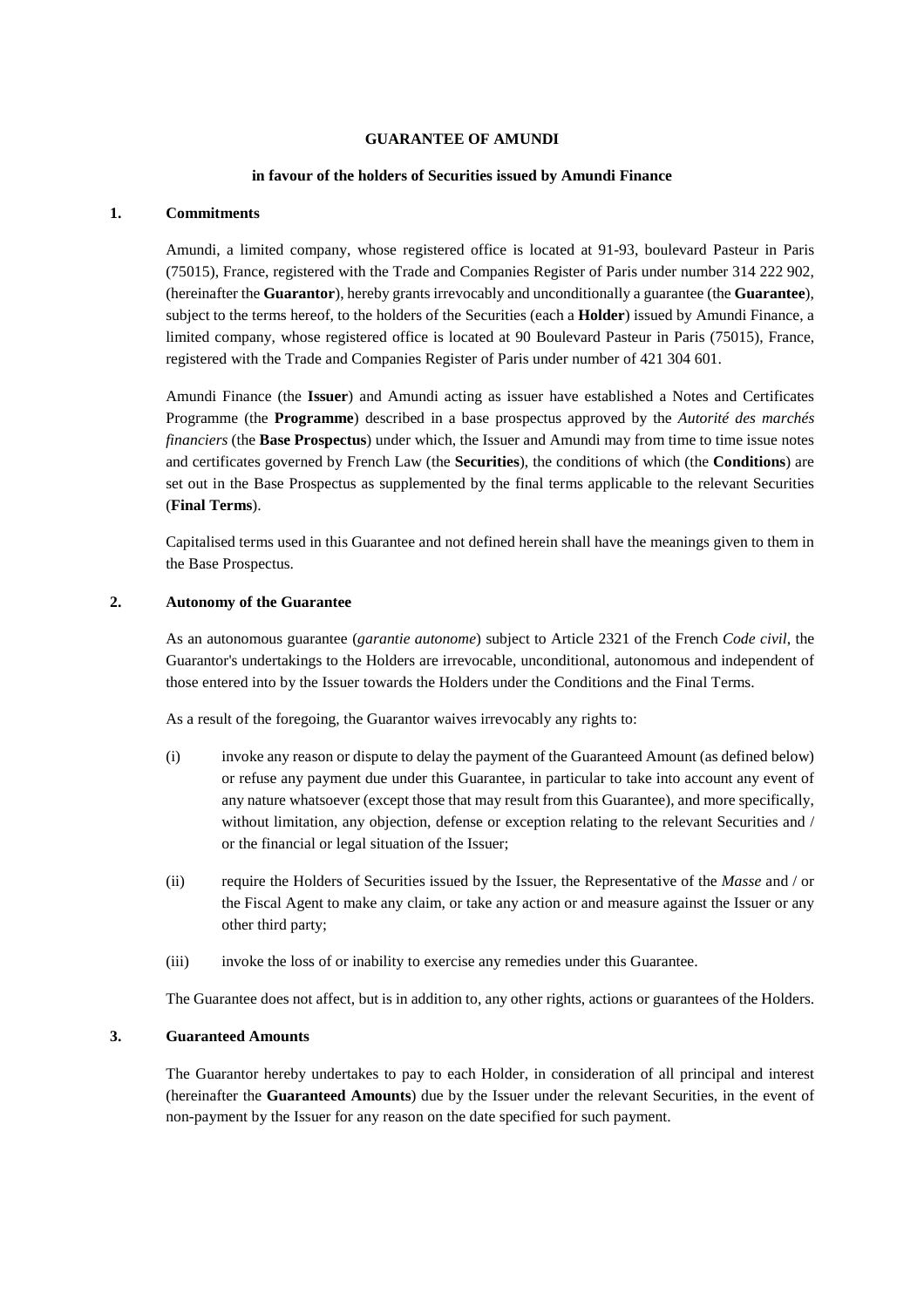## **4. Enforcement of the Guarantee**

Any request for payment shall be made in writing addressed to the Guarantor (with a copy to the Fiscal Agent) on the basis of the request for payment template annexed hereto, which will be the only document required for the enforcement of the Guarantee, the Guarantor not being able to challenge the content or contest the occurrence of the circumstances which led to the sending of such notification.

Requests for payment shall only be issued by the Representative of the *Masse* acting at the request of any Holder of Securities issued by the Issuer or, in the absence of *Masse*, by any Holder of Securities issued by the Issuer, in one or several times, within the limit of Guaranteed Amounts.

Any payments made under the Guarantee by the Guarantor will be deducted from Guaranteed Amounts.

Payments from the Guarantor under the Guarantee will only be made:

- (i) to the Fiscal Agent, acting for and on behalf of the relevant Holders in accordance with the Conditions of the Securities and the Final Terms, in the currency in which such payment is due no later than ten (10) Business Days after the date the request for payment is received by the Guarantor. The Fiscal Agent shall be personally responsible for the distribution of funds between the Holders of Securities issued by the Issuer;
- (ii) free and clear of and without withholding or deduction for or on account of any tax, duty, assessment and governmental charge of any nature present or future to be imposed, levied or collected by or on behalf of any French tax authority; and
- (iii) without any set-off against amounts owed by any Holder of Securities issued by the Issuer to the Guarantor under other commitments or under other arrangements with the exception of any legal or judicial set-off.

Any payment of the Guaranteed Amount to the Fiscal Agent shall constitute a complete discharge of the Guarantor's obligations under the Guarantee.

In this Guarantee, **Business Day** means a day other than a Saturday or Sunday, on which banks are open in Paris.

# **5. Period of Guarantee**

The Guarantee is effective on the date hereof. It will remain valid and in full effect so long as any amounts remain outstanding, or any obligation remains unperformed, under the Securities issued by the Issuer.

### **6. Power to Execute**

The Guarantor hereby warrants, represents and covenants to each Holder of Securities issued by the Issuer that it has all corporate power, and has taken all necessary corporate or other steps, to enable it to execute, deliver and perform this Guarantee, and that this Guarantee constitutes a legal, valid and binding obligation of the Guarantor in accordance with its terms, subject to any obligations mandatorily preferred by law.

# **7. Scope of the Guarantee**

# **7.1** Recipients

The Guarantee benefits to Holders of Securities issued by the Issuer and their successors.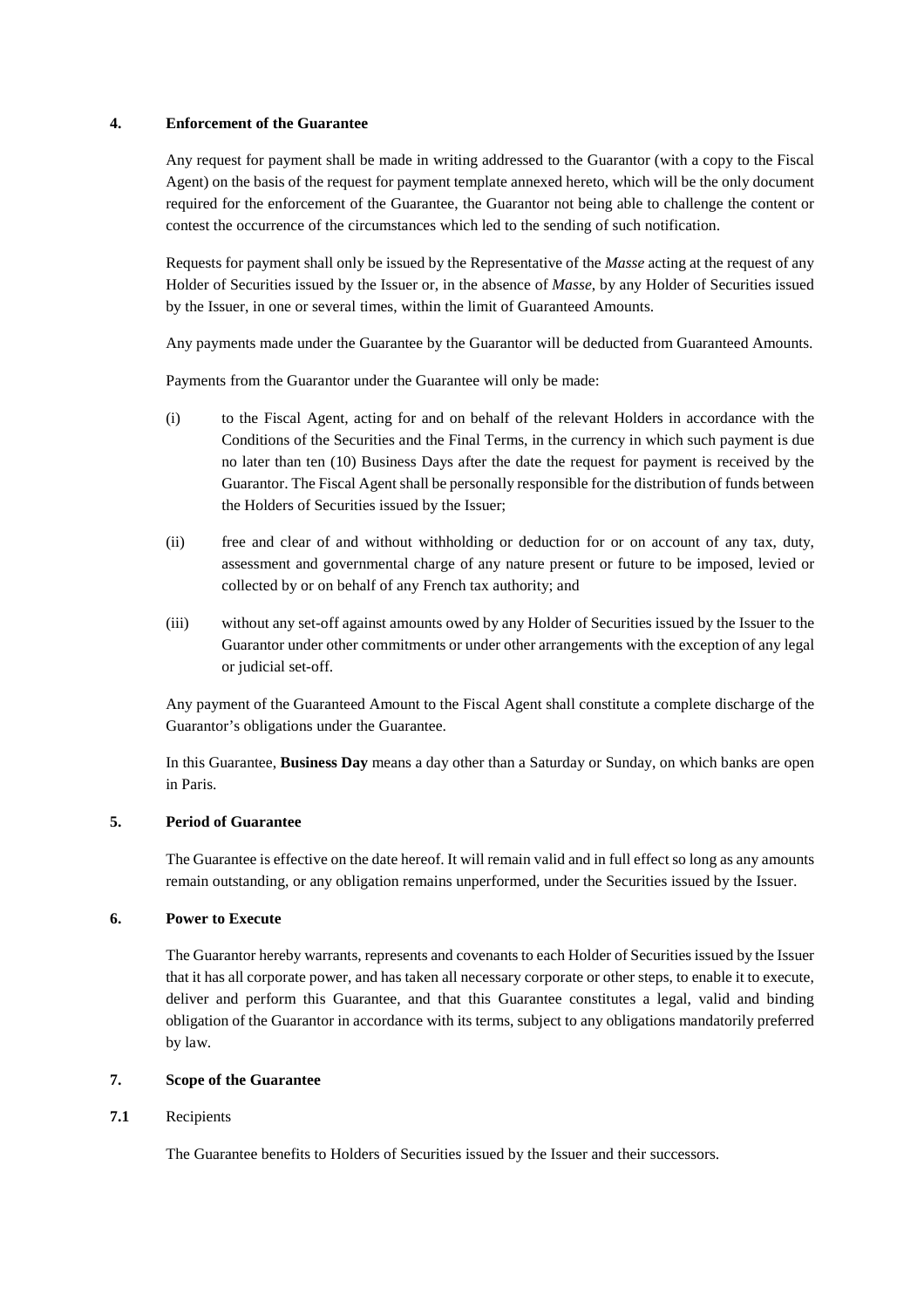## **7.2** Guarantee of payment

The Guarantee is simply an obligation to pay.

**7.3** Nature of the Guarantor's obligations

The obligations of the Guarantor shall remain in full effect in the case of the change of the legal form of the Issuer or the Guarantor, or merger or demerger, contribution of assets or any other event having characteristics or similar effects, affecting them.

# **8. Status**

The obligations of the Guarantor are direct, unconditional and senior preferred (within the meaning of Article L.613-30-3–I-3° of the French *Code monétaire et financier*) obligations of the Guarantor. The obligations of the Guarantor under the Guarantee will (subject to the mandatory provisions of French law) rank *pari passu* among themselves and *pari passu* with all other direct, unconditional and senior preferred and unsecured obligations, both present and future (with the exception of preferred obligations under law) of the Guarantor.

## **9. Changes**

The terms hereof shall not be modified, and any of the conditions specified in this Guarantee cannot be waived, except in writing signed by all the Holders of Securities issued by the Issuer or the Representative of the *Masse* acting on behalf of the relevant Holders and the Guarantor.

## **10. Applicable Law – Jurisdiction**

Any notice, request or communication to be made, and / or any document to be issued pursuant to this Guarantee will be made and delivered to the Guarantor by registered letter with acknowledgement of receipt to the following address:

AMUNDI Legal Department 91-93, boulevard Pasteur 75015 Paris

The Guarantee is governed by, and shall be construed in accordance with, French law.

The Commercial Court of Paris (*Cour d'Appel de Paris*) will have jurisdiction to hear all disputes in connection with any actions or proceedings arising out of or in connection with the Guarantee.

Executed in Paris, on 16 July 2021, in two (2) original copies

# **THE GUARANTOR**

**AMUNDI**  Represented by Mr. Jean-Philippe Bianquis

\_\_\_\_\_\_\_\_\_\_\_\_\_\_\_\_\_\_\_\_\_\_\_\_\_\_\_\_\_\_\_\_\_\_\_\_\_\_\_\_\_